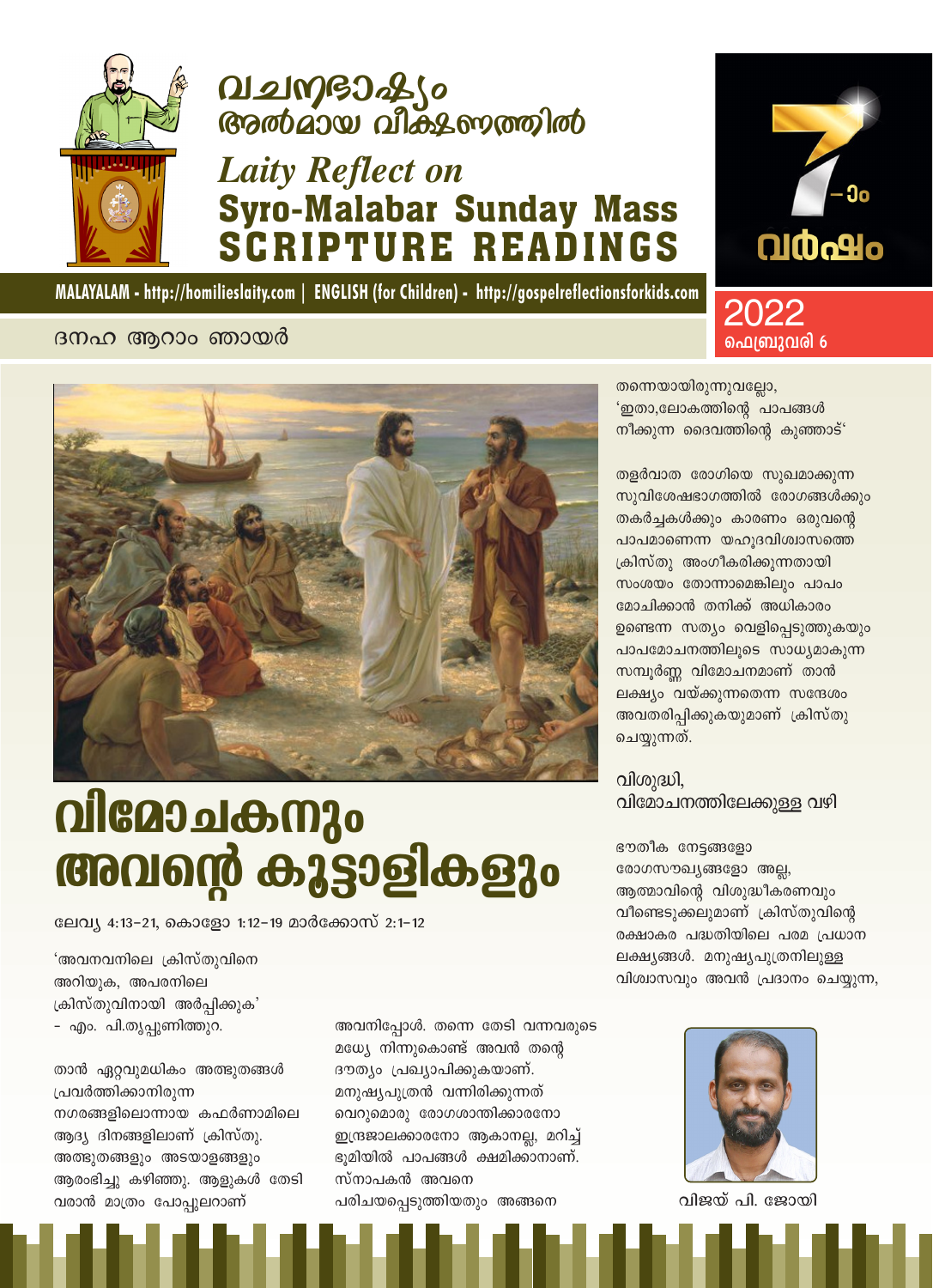പാപമോചനം വഴി കരഗതമാകുന്ന വിശുദ്ധജീവിതവുമാണ് രക്ഷയുടെ അടിസ്ഥാന ശിലകൾ.

അനുതപിച്ച് സുവിശേഷത്തിൽ വിശ്വസിക്കുവിൻ എന്ന് പറഞ്ഞാണ് ക്രിസ്തു ആരംഭിച്ചത്. സകലമാന അപമാനങ്ങളും പീഡകളും സഹിച്ച് ഇവരോട് പൊറുക്കണമേ എന്ന് പ്രാർത്ഥിച്ചാണ് കുരിശിൽ അവൻ ജീവിതം അവസാനിപ്പിച്ചത്. മനുഷ്യർക്ക് വിശുദ്ധിയുടെ ശുഭ്ര വസ്ത്രം സമ്മാനിക്കാനായിരുന്നു ചെഞ്ചോരയിൽ മുങ്ങി അവൻ കടന്നു പോയത്. എന്നിട്ടും നമ്മുടെ പ്രാർത്ഥനകളും ധ്യാനപ്രസംഗങ്ങളും രോഗശാന്തി, പരീക്ഷാവിജയം, വിദേശ ജോലി, സാമ്പത്തിക ബാധ്യത, വിവാഹാലോചന

എന്നതാണ് കോമഡിയും ട്രാജഡിയും.

എന്നിവയ്ക്കപ്പുറത്തേക്കു നീളുന്നില്ല

പാപങ്ങൾ മോചിക്കാൻ അധികാരമുള്ള

രോഗശാന്തികളിലൂടെയല്ല,മുറിവു കളിലുടെയാണ് അവൻ സൗഖ്യം പ്രദാനം ചെയ്തത്.

വിസ്മയങ്ങളല്ല,

വിമോചനം

തളർവാതം മാറി, അത് കണ്ട് ജനങ്ങൾ വിസ്മയിച്ചു എന്നതല്ല പ്രത്യുത, പാപമോചനം സാധ്യമായി എന്നതാണ് വചനത്തിലെ ഹൈലൈറ്റ്. അത്ഭുതങ്ങൾ സംഭവിക്കുന്നതും പ്രവർത്തിക്കുന്നതും യോഗൃതയായി അവൻ കരുതിയിരുന്നില്ല എന്നതാണ് സത്യം. ഏറ്റവുമധികം അത്ഭുതങ്ങൾ നടന്ന നഗരങ്ങളെ പ്രതിയായിരുന്നു അവന്റെ വലിയ വിലാപം. അത്ഭുതങ്ങൾ പ്രവർത്തിച്ച് തനിക്കൊപ്പം ഇടം കണ്ടെത്താൻ ശ്രമിച്ചവർക്കായി അവൻ കരുതി വച്ച മറുപടി ഞാൻ നിങ്ങളെ അറിയില്ല എന്നതാണ്. കള്ള ക്രിസ്തുമാരും വ്യാജപ്രവാചകരും അടയാളങ്ങൾ പ്രവർത്തിക്കുമെന്ന മുന്നറിയിപ്പും അവൻ നൽകുന്നുണ്ട്.(മാർക്കോ:13:22) പറയാൻ ആഗ്രഹിക്കുന്നത്, വിസ്മയിപ്പിക്കുന്ന നിർമ്മിതികൾ, സമൃദ്ധിയുടെ ധ്യാനപ്രസംഗങ്ങൾ, വർദ്ധിച്ചു വരുന്ന രോഗശാന്തികൾ, ആഘോഷങ്ങൾക്കായി ഒരുമിച്ചു കൂടുന്ന ഭക്തജനങ്ങളുടെ തിരക്ക് തുടങ്ങിയവയെല്ലാം കണ്ടും കേട്ടും രക്ഷപ്പെടാമെന്ന ധാരണകളെ മനസിൽ നിന്നും എടുത്ത് മാറ്റുക. എന്നിട്ട് ക്രിസ്തു ആഗ്രഹിക്കുന്ന വിധം നിർമലമായ ശരീരത്തോടും മനസോടും കൂടി ജീവിക്കാനുള്ള ശ്രമങ്ങളിൽ ഏർപ്പെടുക. അപ്പോൾ സ്വർഗത്തിൽ പേര് എഴുതി ചേർക്കപ്പെടാനുള്ള

വിസ്മയിപ്പിക്കാനല്ല, വിമോചിപ്പിക്കാനാണ് ക്രിസ്തു വന്നത്.

തന്റെ മുമ്പിൽ വരുന്നവരെ താത്കാലിക സന്തോഷങ്ങളും സൗഖ്യങ്ങളും നൽകി തിരിച്ചു അയക്കുന്നവനല്ല ക്രിസ്തു. പരിഹരിക്കേണ്ട പരിക്കുകളെ കൃത്യമായി കണ്ടും കേട്ടും തൊട്ടുമറിഞ്ഞു ശാശ്വത പരിഹാരങ്ങളിലേക്കാണ് അവൻ ജനങ്ങളെ കുട്ടികൊണ്ടു പോയിരുന്നത്. തളർവാത രോഗിക്ക് പാപമോചനം നൽകുന്നത് വഴി രോഗസൗഖ്യം മാത്രമല്ല, അനുഗ്രഹങ്ങളുടെ ഉറവിടമായ ദൈവത്തെ തന്നെയാണ് ക്രിസ്തു പ്രദാനം ചെയ്തത്.

ഇരുന്ന് വിസ്മയങ്ങളെ കുറിച്ച്

ആലോചിക്കാവുന്നതാണ്.

ധ്യാനിക്കുന്നതും

വിമോചനം

വെറും വാക്കല്ല

തകർന്ന് തരിപ്പണമായ സാമൂഹിക-സാമ്പത്തിക ചുറ്റുപാടിൽ കടം കയറി നടുവൊടിഞ്ഞ് ജീവിക്കാൻ നിവൃത്തിയില്ലാത്തവർ ഒരു സമാശ്വാസത്തിനായി കേഴുമ്പോൾ നാളെ ഡിജിറ്റൽ ലോകത്തിൽ നമ്മൾ ഒന്നാം നമ്പറാകും എന്ന് പറഞ്ഞു ആവേശം കൊള്ളിക്കുന്ന മന്ത്രി. നാളത്തെ പത്രത്തിൽ ഒരു തലക്കെട്ട്, അടുത്ത തെരഞ്ഞെടുപ്പിൽ പത്ത് വോട്ട്

കാലത്ത് ബലിയെ ചൊല്ലി

തങ്ങൾക്കൊപ്പം നിൽക്കുമെന്നും പ്രശ്നങ്ങൾക്കൊരു പരിഹാരം ഉണ്ടാക്കുമെന്നും വിശ്വസിച്ച്, ജനങ്ങൾ സങ്കടങ്ങളും അപേക്ഷകളുമായി വരുമ്പോൾ അവരെ എന്തെങ്കിലുമൊക്കെ പറഞ്ഞു പറ്റിച്ചും വിഷയം മാറ്റിയും അപ്പക്കഷ്ണങ്ങൾ ഇട്ടു കൊടുത്തും ഒഴിവാക്കുന്ന നേതാക്കളും മാധ്യമങ്ങളും അരങ്ങു വാഴുന്ന കാലമാണിത്.

അവനൊപ്പം കൂടാൻ ആഗ്രഹിക്കുന്നവർ അനുതാപവും ജീവിത വിശുദ്ധിയും തങ്ങളുടെ മുഖമുദ്രയാക്കി

മാറ്റേണ്ടതുണ്ട്. അനുതാപം എന്നത് ദൈവസ്നേഹത്തിലേക്കും ആദ്യ നൈർമല്യത്തിലേക്കുമുള്ള മടങ്ങി വരവാണ്. വിശുദ്ധിയാകട്ടെ ഒരുവന്റെ ഇഷ്ടങ്ങൾക്കു മീതെ ദൈവഹിതത്തെ പ്രതിഷ്ഠിക്കലാണ്. പിതാവിന്റെ സ്നേഹത്തിലേക്കുള്ള മനുഷ്യമക്കളുടെ മടങ്ങി വരവും

അവിടുത്തെ ഹിതാനുസരണമുള്ള

ജീവിതവും സാധ്യമാകുന്നതിലൂടെ

സ്ഥാപിക്കാനുള്ള തന്റെ ശ്രമങ്ങൾ

സൗഖ്യശുഷ്രകൾക്കൊടുവിൽ അവൻ ഇങ്ങനെ ആവശ്യപ്പെടുന്നത്,

'ഇനി മേലിൽ പാപം ചെയ്യരുത്'

അറിയാമായിരുന്നു. അതുക്കൊണ്ടാണ്

മാത്രമേ ഭൂമിയിൽ ദൈവരാജ്യം

ഫലം ചൂടകയുള്ളു എന്ന്

ക്രിസ്തുവിനു നന്നായി

യോഗ്യത നിങ്ങൾക്ക് സ്വന്തമാകും. എന്നീ ലക്ഷ്യങ്ങൾ മാത്രം വച്ച് പ്രവർത്തിക്കുന്ന രാഷ്ട്രീയ നേതാക്കൾ. വികസന പദ്ധതികളുടെ പേരിൽ വീടും നാടും നഷ്യമാകുമെന്ന് ജനം ആശങ്കപ്പെടുമ്പോൾ വിവാദ നടന്റെ വിളയാട്ടങ്ങളെ ചർച്ച ചെയ്യുന്ന മാധ്യമങ്ങൾ. ഇനി ഒരു ബലി അർപ്പിക്കാൻ വരുമോ ഇല്ലയോ എന്നുറപ്പില്ലാത്ത മഹാമാരിയുടെ

ഒരു അരി മണി പോലും എടുക്കാനില്ലാത്തത്ര ദാരിദ്ര്യം. എന്നിട്ടും അടുപ്പിലിരിക്കുന്ന കലത്തിലെ തിളയ്ക്കുന്ന വെള്ളത്തിലേക്ക്, ശൂന്യതയിൽ നിന്ന് അരിപ്പൊടി വന്നു വീഴുമ്പോൾ വിസ്മയം പൂണ്ട് വാ പൊളിച്ചു നിൽക്കാതെ സാത്തനേ, എന്റെ ദൈവം മലർപ്പൊടിക്കാരനല്ലെന്നു വിളിച്ച് പറഞ്ഞ റാബിയായുടെ അരികിൽ

'പ്രൈസ്തവ പ്രബോധനങ്ങളുടെയെല്ലാം അർത്ഥവും ദൈവവചനത്തിന്റെ പൊരുളും പിഴിഞ്ഞെടുത്താൽ വിശുദ്ധിയാണ് ക്രൈസ്തവ ജീവിതത്തിന്റെ സത്ത എന്ന ഉത്തരം കിട്ടും'- പോപ്പ് ഫാൻസിസ്